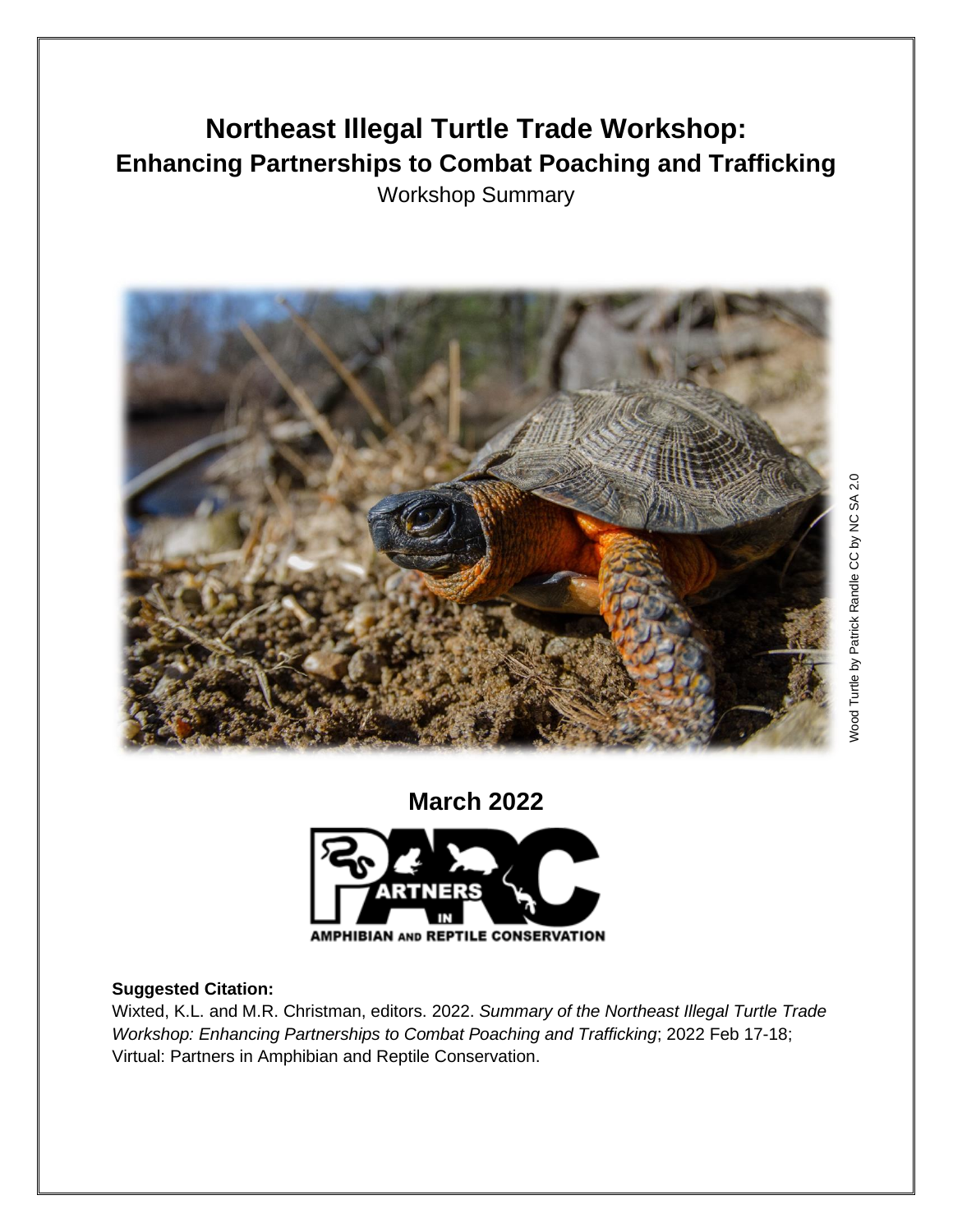### **Planning Committee:**

**Gordon Batcheller** - Legal Strategies Advisory Council, Association of Fish and Wildlife Agencies

**Scott Buchanan** - Herpetologist, Rhode Island Department of Environmental Management **Mark Cagle** - Investigator, Poacher Strike Force; Retired Lieutenant, Enforcement Officer with NC Wildlife Resources Commission

**Michelle Christman** - Federal Coordinator, PARC, U.S. Fish and Wildlife Service **Dave Collins** - Director of North American Turtle Conservation, Turtle Survival Alliance and AZA SAFE: American Turtles Program Leader

**Lori Erb** - Biologist, Mid-Atlantic Center for Herpetology and Conservation **Meredith Gore** - Associate Professor, Department of Geographical Studies, University of

Maryland

**Jeff Hall** - Partners in Amphibian and Reptile Conservation Biologist, North Carolina Wildlife Resources Commission

**Lane Kisonak** - Chief Legal Officer, Association of Fish and Wildlife Agencies

**Bridget Macdonald** - Public Affairs Specialist, U.S. Fish and Wildlife Service

**Noelle Rayman-Metcalf** - Biologist, U.S. Fish and Wildlife Service

**Jennifer Sevin** - Lecturer of Biology, Department of Biology, University of Richmond

**Julie Slacum-Thompson** - Division Chief, U.S. Fish and Wildlife Service

**Kerry Wixted** - Amphibian and Reptile and Invasive Species Program Manager, Association of Fish and Wildlife Agencies

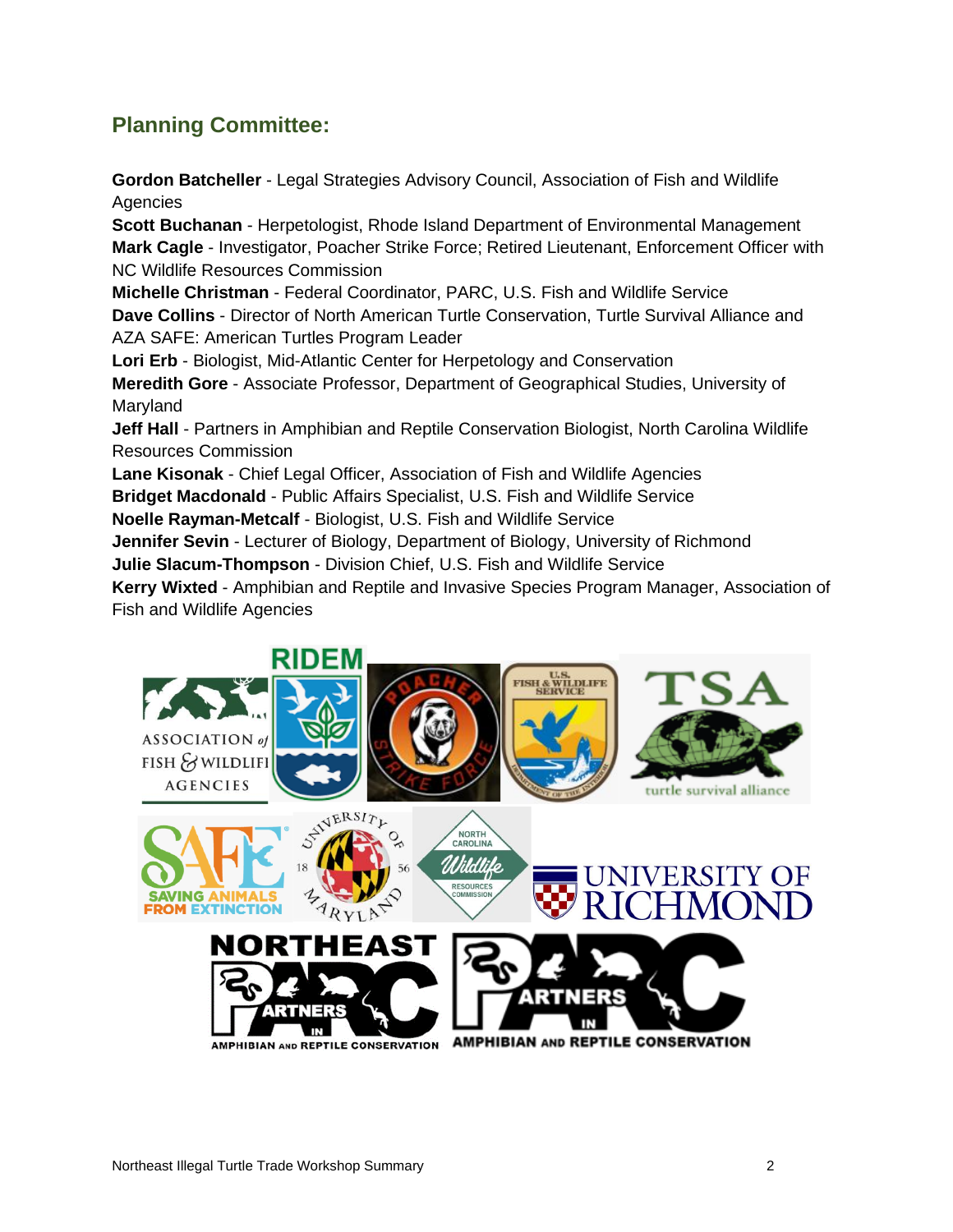### **Introduction:**

Wildlife trafficking is a global problem that impacts many species, but an unfortunate confluence of factors makes the illegal collection and trade of turtles and tortoises a particularly troublesome issue, particularly in North America, where turtles are being taken from the wild and trafficked. High demand from both overseas and domestic markets, coupled with life history characteristics of turtles, make populations susceptible to immediate and irreversible declines and put populations of turtles and tortoises at extremely high risk.

This two-day, no-cost, and virtual workshop (full agenda in Appendix I) was designed to bring state, federal, provincial, and tribal wildlife agencies together to learn about illegal trade in turtles, to share experiences, existing resources and strategies, and to identify some priority barriers or needs to address this growing threat to wild turtles native to the Northeastern United States and Southeastern Canada. The workshop was developed by the planning committee listed above and was hosted in partnership among the Association of Fish and Wildlife Agencies (AFWA), Partners in Amphibian and Reptile Conservation's (PARC) Collaborative to Combat the Illegal Trade in Turtles (CCITT) and Turtle Networking Team (TNT), and Northeast Partners in Amphibian and Reptile Conservation (NEPARC) in February 2022. Over 200 participants attended with broad representation among agencies and occupations (Figure 1).



This document was compiled by the workshop planning committee and summarizes key components of the workshop.

**Figure 1:** Breakdown of workshop participants by self-identified professional role.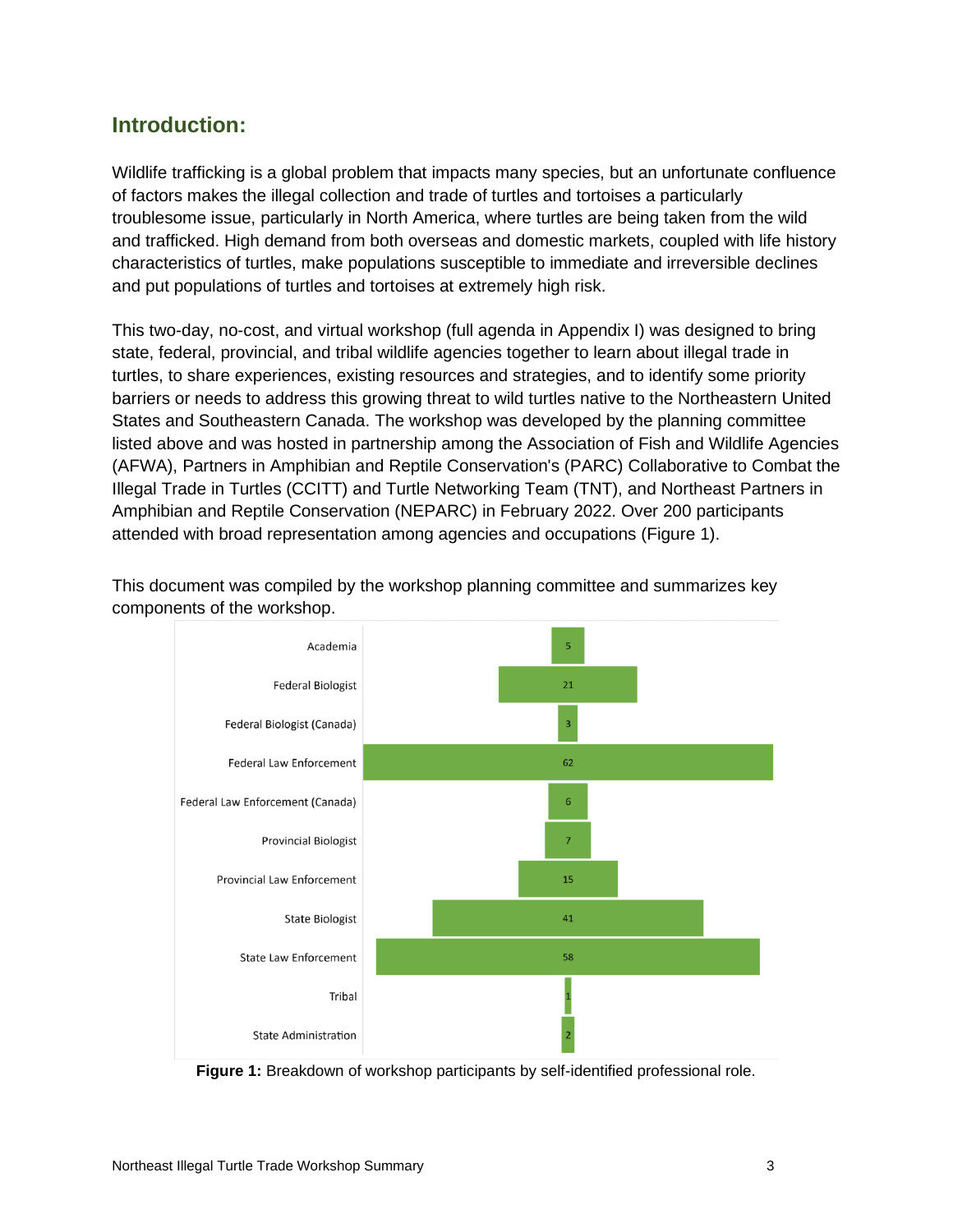## **Symposia Summary:**

The workshop started with a half-day symposium of presentations outlining why illegal trade in native turtles is an issue needing attention and highlighting the work law enforcement are currently undertaking to combat the issue. Some key challenges and needs by law enforcement were also addressed.

#### **Key Takeaways:**

- Adult turtles need to successfully reproduce multiple times over their long lives to achieve reproductive replacement (minimum replacement to avoid population decline solely from low reproductive output). Delayed maturation and high rates of nest predation and juvenile mortality lead to long population recovery times, particularly after reproductive adults have been poached.
- More resources and capacity are needed to conserve and protect native turtles.
- Turtle crimes can involve other criminal activities (e.g., narcotics, illegal firearms, money laundering, bribery).
- Law enforcement are understaffed and could use additional training and resources to address wildlife trafficking.
- There are still large gaps in knowledge on the scope, scale, and impact of the illegal trade in turtles, which highlights a need for consistent data gathering and coordination.
- It is important to establish and maintain strong relationships between biologists, law enforcement, other professionals, and the public to successfully confiscate and care for turtles. Facilities to place confiscated turtles and funding for care is a major concern.
- Turtle location information (e.g., lat/longs, site/wetland names) should not be made public to reduce easy access by collectors of wild species.
- For enforcement and prosecution to be effective, it is important to have stronger penalties and a better understanding of the severity of the problem by prosecutors and judges.

#### **Additional Information/Resources:**

- Association of Fish and Wildlife Agencies (AFWA) CITES Case Study: [https://www.fishwildlife.org/application/files/7815/9352/0162/Case\\_Study\\_U.S.\\_Freshwat](https://www.fishwildlife.org/application/files/7815/9352/0162/Case_Study_U.S._Freshwater_Turtles_and_Tortoises_CITES_2020_FINAL.pdf) [er\\_Turtles\\_and\\_Tortoises\\_CITES\\_2020\\_FINAL.pdf](https://www.fishwildlife.org/application/files/7815/9352/0162/Case_Study_U.S._Freshwater_Turtles_and_Tortoises_CITES_2020_FINAL.pdf)
- Sustainable Trade in Turtles and Tortoises: Action Plan for North America: [http://www.cec.org/publications/sustainable-trade-in-turtles-and-tortoises-action-plan-for](http://www.cec.org/publications/sustainable-trade-in-turtles-and-tortoises-action-plan-for-north-america/)[north-america/](http://www.cec.org/publications/sustainable-trade-in-turtles-and-tortoises-action-plan-for-north-america/)
- The Time is Now Video:<https://youtu.be/DAe-fxd0xOo>
- The Collaborative to Combat the Illegal Trade in Turtles: <https://parcplace.org/species/collaborative-to-combat-the-illegal-trade-in-turtles/>
- Assessing Consumer Trends and Illegal Activity by Monitoring the Online Wildlife Trade: <https://www.sciencedirect.com/science/article/pii/S0006320718307353>
- Collaborative to Combat the Illegal Trade in Turtles (CCITT) Confiscation and Repatriation Working Group Time of Confiscation Protocol: [https://drive.google.com/file/d/1uKSx2NLLhWCGclw1KXbC3sa1R4pLI83b/view?usp=sh](https://drive.google.com/file/d/1uKSx2NLLhWCGclw1KXbC3sa1R4pLI83b/view?usp=sharing) [aring](https://drive.google.com/file/d/1uKSx2NLLhWCGclw1KXbC3sa1R4pLI83b/view?usp=sharing)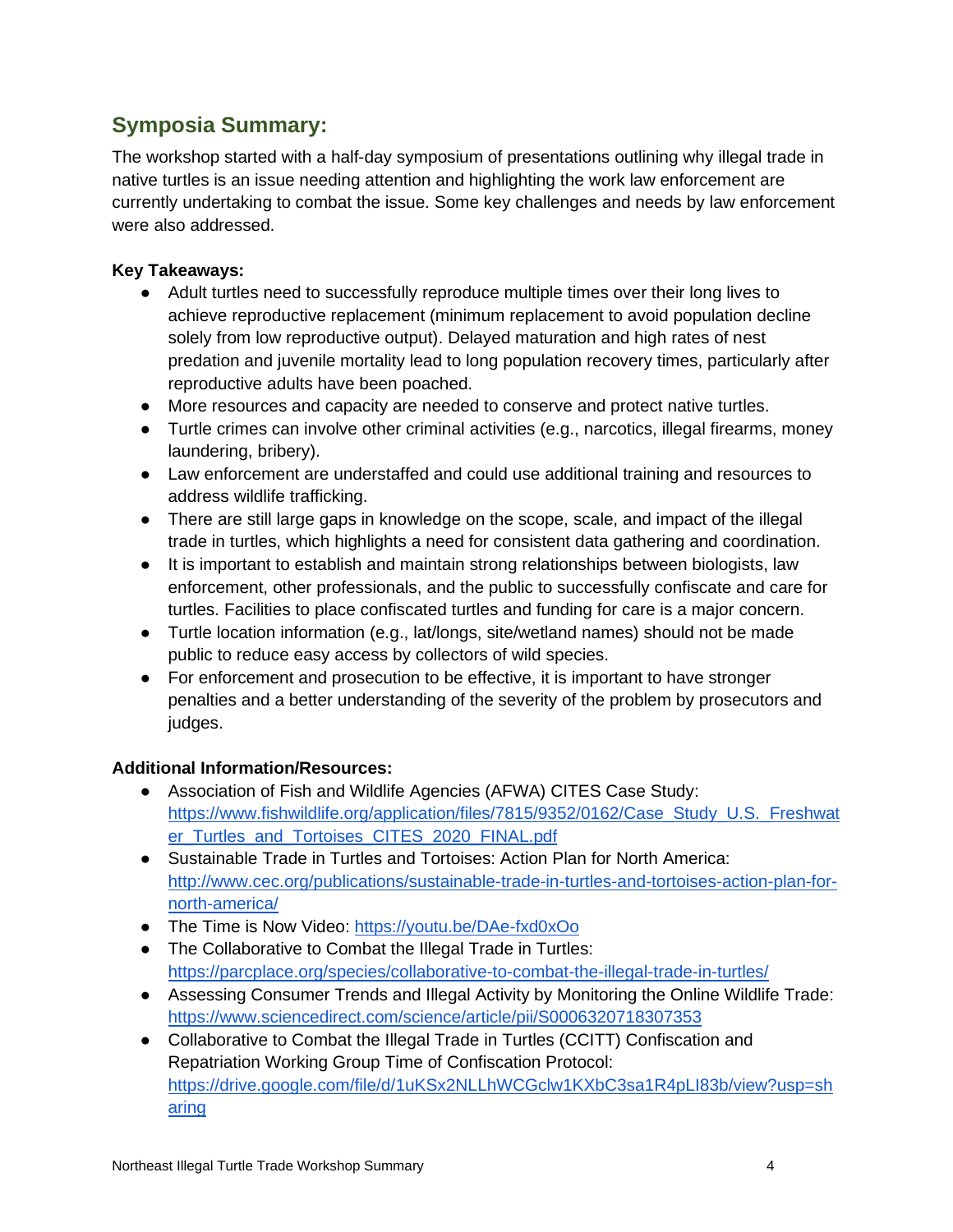### **Legal Considerations Summary:**

The Legal Considerations workshop asked participants to consider three related questions: **1)** gaps and inconsistencies in statutes and regulations for the conservation of turtles and prosecution of illegal activities concerning turtles, **2)** what an ideal framework for turtle conservation would look like, and **3)** to what extent national legislation would advance these objectives.

**Gaps and Inconsistencies:** Participants most frequently cited the following gaps in their states:

- an inconsistent patchwork of laws and regulations among states
- lack of regulation for non-native species (including those with high market value)
- lack of communications between law enforcement and biologists
- under-resourced public education programs
- insufficient fines and penalties, and,
- lack of interstate information-sharing.

**Ideal Framework:** Building on these gaps, participants identified a wide array of legislative and regulatory responses, including but not limited to:

- higher fines and penalties combined with efforts to educate members of the judiciary branch on risks to turtle populations
- increased efforts to tie turtle-related offenses with non-wildlife offenses
- developing capacity for large confiscations (care, housing, etc)
- providing for greater clarity in regulatory language and on applications for licenses and permits
- more stringent certification requirements for captive breeders, and,
- restrictions on take for more species.

**National Legislation:** When asked whether there is a need for national legislation, participants preferred a regional focus to improve consistency between states, strategic coordination, and dedicated funding. A minority of participants supported national legislation similar to the Migratory Bird Treaty Act, while most expressed doubt that such a pathway is viable, or affirmatively supported jurisdiction over state-managed turtles remaining with the states.

At the conclusion of the session, participants were briefed on the next steps for a 2022 Association of Fish and Wildlife Agencies (AFWA) resolution coming from the Amphibian and Reptile Conservation Committee, Law Enforcement Committee, and Legal Committee supporting these priorities and offering model legislative / regulatory language for states' voluntary consideration.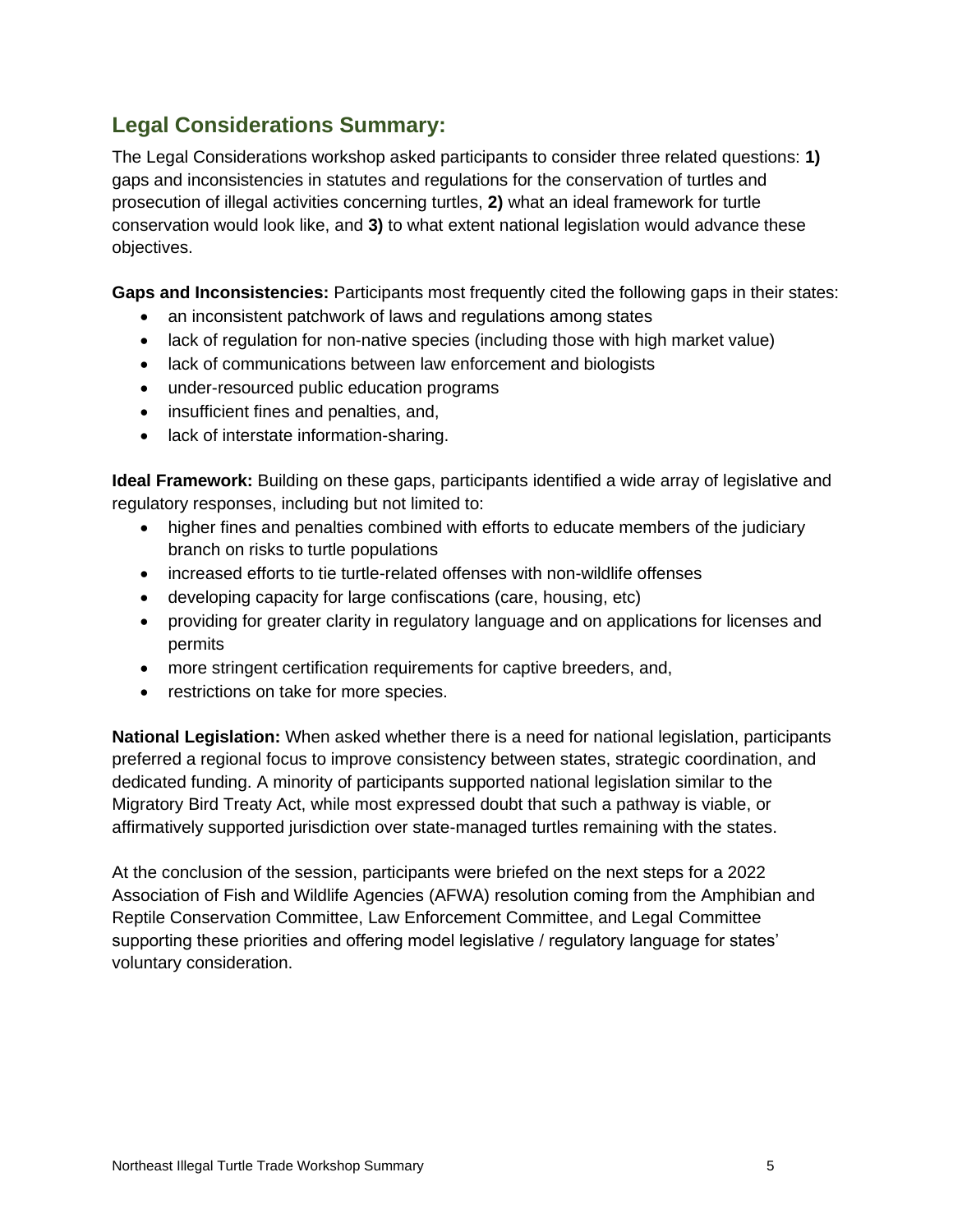### **Human Dimensions Summary:**

The Human Dimensions workshop focused on two key areas: situational-crime prevention and internal and external communications and outreach.

Situational-crime prevention focuses on identifying opportunities for crime in a given area and developing targeted interventions to reduce the likelihood of an individual engaging in those activities. Multiple participants commented that training on this topic would be welcomed and suggested bringing this to the attention of law enforcement chiefs. Logistics and costs were concerns participants had over engaging in situational-crime prevention, but solutions such as an existing toolkit and the use of agency social scientists and graduate students to assist with research were offered. Additional discussions included the pros and cons of different deterrence methods, including partnering with community members and groups to increase guardianship of vulnerable areas, recognizing that some individuals might exploit this knowledge for personal profit. Another potential deterrent, using engraving tools or other means to mark the carapace of turtles and make them undesirable to poachers, raised some concerns about animal ethics and unintended consequences, like increasing the value of unmarked turtles.

Themes like the challenge of balancing outreach with confidentiality, and the need to apply proven demand-reduction tactics, continued into the next half of the session. Discussions revolved around science-based recommendations for outreach related to complex or controversial topics, and tools were shared to apply when communicating with target audiences. The presentation transitioned into collaborative competence, focusing on practices that support interdisciplinary collaboration with examples related to the illegal turtle trade.

At the conclusion of the session, participants weighed in on communication gaps related to the illegal turtle trade and identified a number of shared needs including plain language explanations of regulations; outreach themes for different stakeholder groups that reflect their needs, interests, and values; stories and imagery that help bring the issue to life; clear predetermined boundaries when discussing the issue with the public; actionable information on how the public can help; and consistent messaging about the issue across agencies. To address these issues, workshop organizers are working on shared messaging documents and best practices for communications.

#### **Additional Information/Resources:**

- Using crime script analysis to understand wildlife poaching in Vietnam: <https://link.springer.com/article/10.1007/s13280-020-01498-3>
- Identifying novel interventions to disrupt nature crime supply chains: <https://www.canva.com/design/DAEyb9QC8YQ/GsarSfhgERLZqEX3l4IH0Q/edit>
- ASU Center for Problem-Oriented Policing<https://popcenter.asu.edu/content/resources>
- Using situational crime prevention to address illegal wildlife trade: a toolkit: [https://popcenter.asu.edu/sites/default/files/using\\_scp\\_to\\_address\\_illegal\\_wildlife\\_trade](https://popcenter.asu.edu/sites/default/files/using_scp_to_address_illegal_wildlife_trade_toolkit.pdf) [\\_toolkit.pdf](https://popcenter.asu.edu/sites/default/files/using_scp_to_address_illegal_wildlife_trade_toolkit.pdf)
- COMPASS Science Communication, Inc. (2017). The Message Box Workbook: [https://www.COMPASSscicomm.org/](https://www.compassscicomm.org/)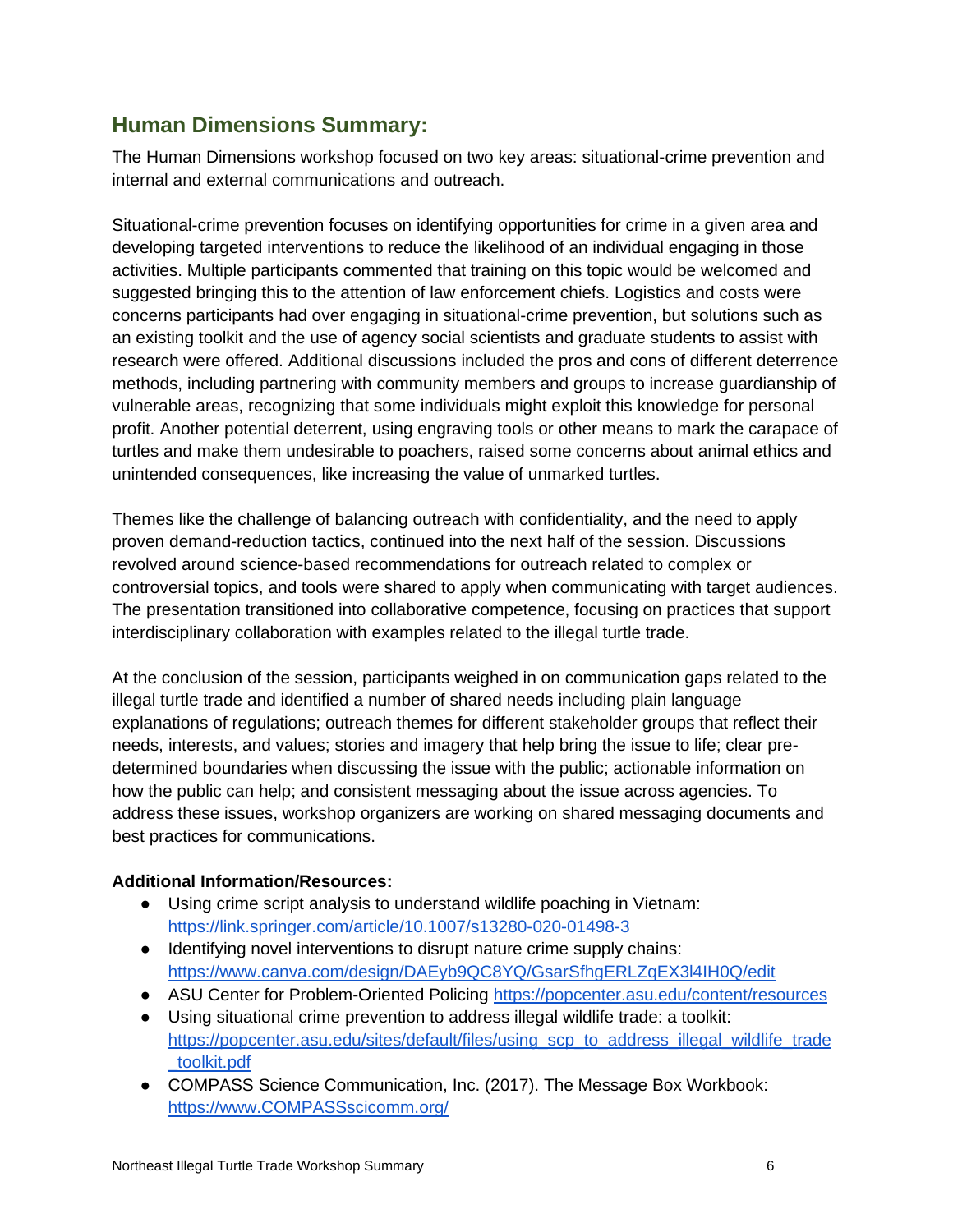### **Confiscation and Repatriation Summary:**

The Confiscation and Repatriation workshop focused on how agencies can most effectively respond when native turtles are being confiscated, particularly when the source of the turtles is unknown and there is no affiliated case. The session kicked off with a poll on how prepared agencies were to accept varying levels of confiscations in a scenario similar to one experienced by New York state in 2018. Eighty percent of the 78 poll respondents did not have a plan for confiscating 50 turtles, and forty percent of respondents expressed that confiscations involving more than 100 turtles would be a challenge for the agency to address.

Presentations focused on providing an example of a confiscation event, considerations for biosecurity for turtle and human safety and developing a network for confiscations. Participants used breakout rooms to discuss confiscation and repatriation needs.

#### **Key Takeaways:**

- Additional wildlife inspectors at mail facilities are needed to intercept illegal shipments.
- Approved confiscation plans would be valuable to assist in the process of turtle confiscation. Components of plans were suggested and include contact list for handlers, licensed vets, biologists to identify species, people for transport, a list of supplies, and standard seizure investigation information from law enforcement (such as origin of animals, chain of custody, etc.).
- Identification of a network of facilities that can handle large confiscations is a priority (lists of wildlife rehabilitators, local zoos and aquariums, universities and nature centers that can house confiscated turtles).
- Assess cost estimates for long term housing and care of confiscated turtles
- Long-term funding is needed for care of confiscated turtles at facilities, including staff, expenses, equipment and supplies
- In order to even consider repatriation, funding for and the implementation of genetic and disease screening is a necessity.

To assist with these needs, one workshop outcome is to develop a template confiscation plan that will address several of these points. However, there is the immediate need to find facilities that can take the turtles and for funding to pay for that care.

In addition, the need for better data to understand the scope of the issue was consistently brought up. It is speculated that the majority of illegally trafficked turtles are not detected. To assist with these problems, the following recommendations were provided:

- Funding for additional law enforcement capacity and training, including an emphasis on identification, location assignment of confiscated specimens and determination if turtles are wild vs captive sourced
- Increased communication between state and federal law enforcement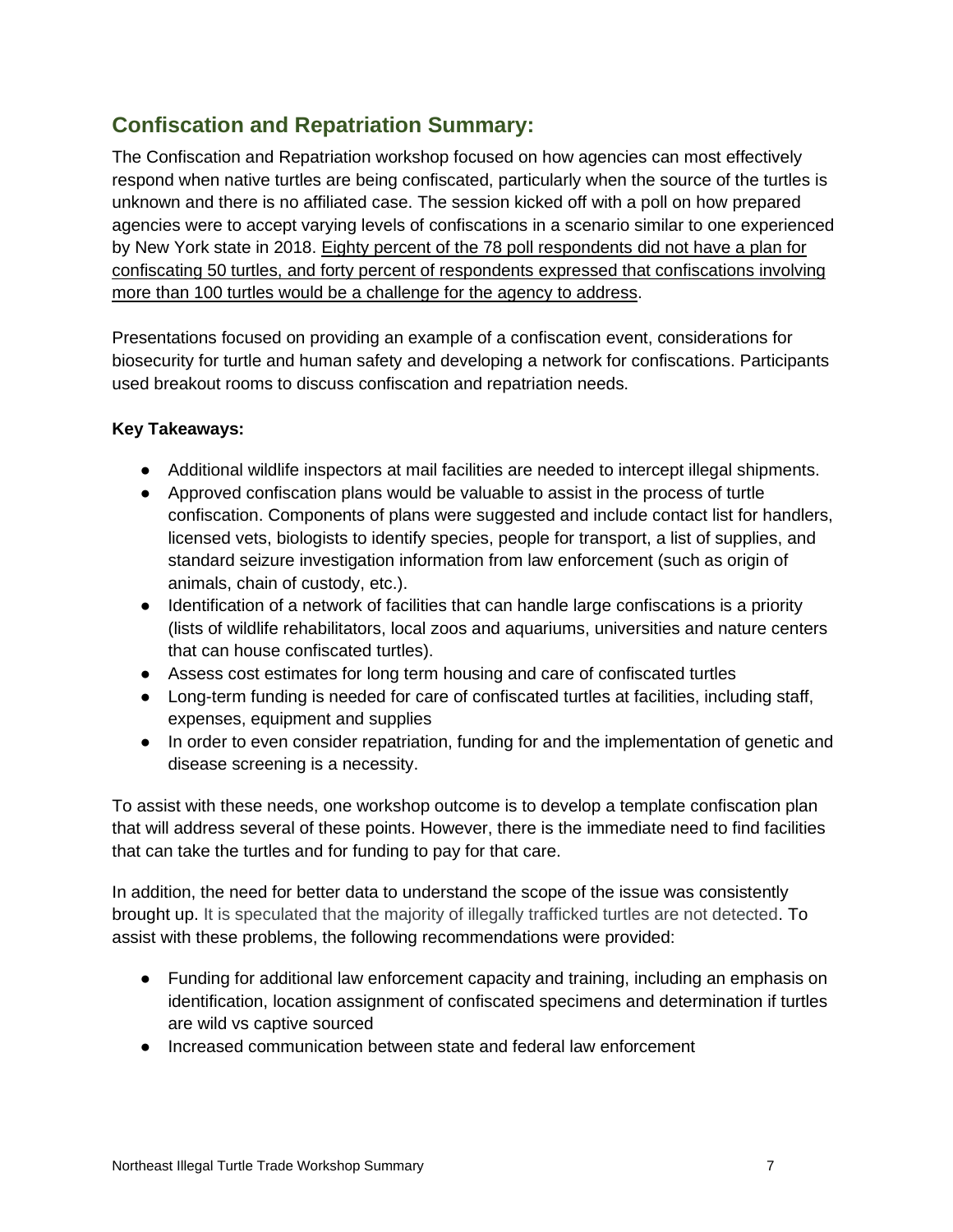- Standardized reporting in the Law Enforcement Management Information System (LEMIS) and/or a central reporting database for confiscated turtles; an alternative would be multiple databases that allow for standard reporting and cross analysis, and,
- annual reports from states and federal agencies that go to one entity to compile and report.

At this time, there are no dedicated funding sources for the care of confiscated animals or resources needed to support repatriation (disease testing, genetic testing, post release monitoring). States, Provinces, and the U.S. Fish and Wildlife Service have to determine how to cover costs within existing budgets or pursue non-traditional means of funding (taxes, donations) or grants which could impact the ability to confiscate and enforce laws and to maximize conservation for our native U.S. turtles.

Potential sources of funding for long term care or to support repatriation efforts mentioned include:

- NGOs or private foundations and donors
- Non-game tax deductible donation through state hunting and fishing license
- Conservation license plates and conservation stamps
- USPS, UPS, and/or FedEx donations or fees to cover confiscation of illegal shipments
- Tax or fee on legal turtle owners (through pet trade) that would go towards expenses associated with the illegal trade
- Partnering with animal welfare organizations on animal welfare issues relating to turtles
- Creative sentencing that direct conviction fees towards care or conservation
- Pooled funds from all states to provide an emergency funding source for confiscation needs
- Recovering America's Wildlife Act (HR2773)
	- $\circ$  If passed, states could all provide a portion of funding to support a national confiscation care facility.
	- This funding could be consistent and would allow for long term planning.

### **Conclusions:**

The illegal trade in native turtles and tortoises is a widespread issue in the United States and Canada that will require multistate coordination and collaboration across jurisdictions and disciplines to address.

Funding, capacity shortages, and lack of consistent data continue to be the overarching barriers in addressing the illegal trade in turtles. Recovering America's Wildlife Act would support statebased turtle conservation, including conservation education programs, law enforcement staff and training, research, and supporting repatriation of confiscated animals. However, a federal funding source would also be needed to concurrently increase federal engagement and collaborative efforts. In addition, there is a need to direct fines and restitution from sentencing to care or conservation and to find longer term sources of funding.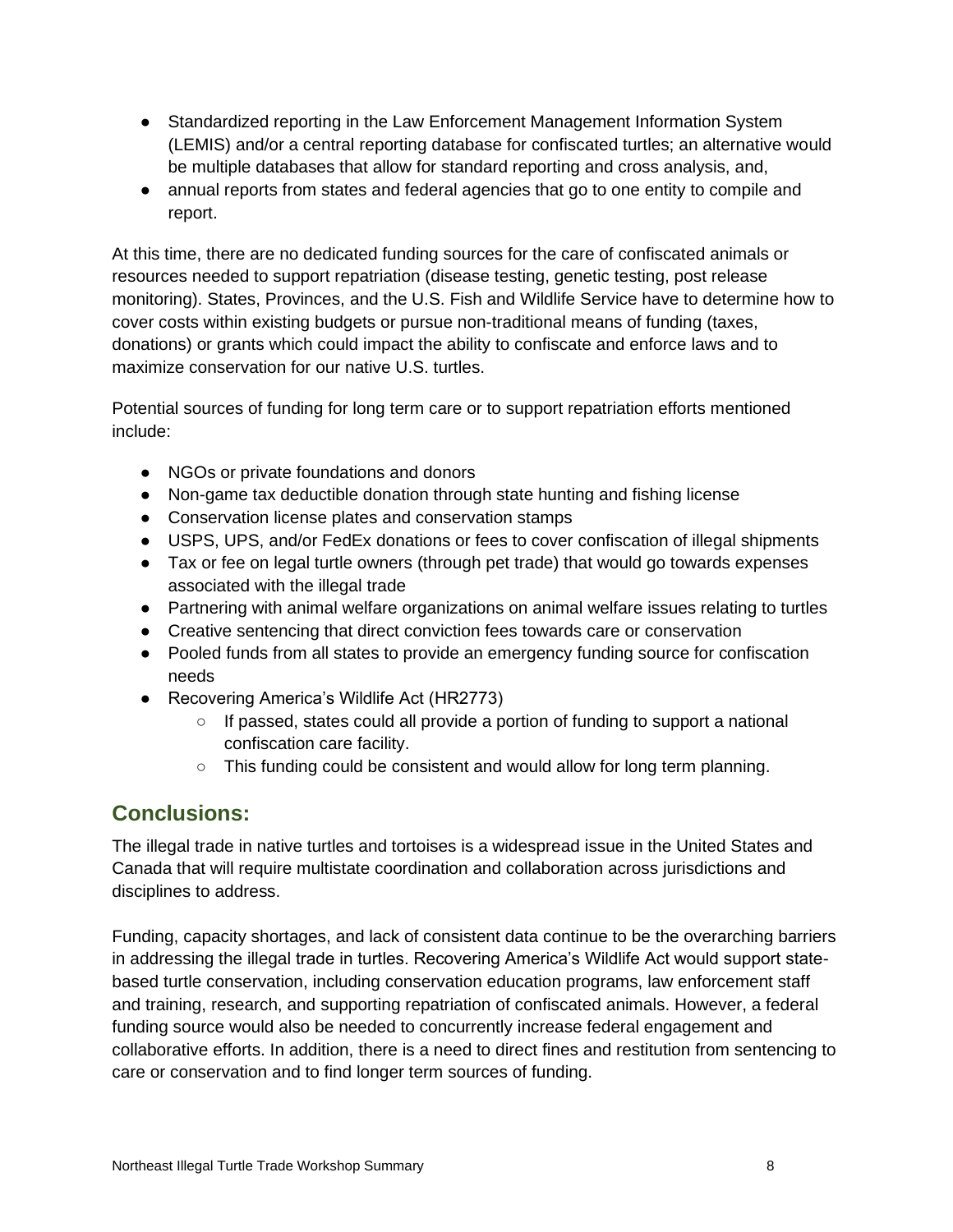### **Next Steps:**

- **1.** Develop an Association of Fish and Wildlife Agencies (AFWA) resolution supporting conservation priorities, such as the need to address resources needed to confiscate turtles and offering model legislative/ regulatory language for states' voluntary consideration in coordination with the AFWA Amphibian and Reptile Conservation Committee, Law Enforcement Committee, and Legal Committee.
- **2.** Finalize a communication guide that outlines key communication topic areas and other shared language to discuss the illegal trade both with internal and external stakeholders in coordination with the Collaborative to Combat the Illegal Trade in Turtles (CCITT) Human Dimensions Working Group.
- **3.** Host a multi-stakeholder strategic planning workshop to develop a shared, comprehensive understanding of, and implementation plan for, the illegal trade in North American tortoises and freshwater turtles in the global marketplace. This workshop will be held in coordination with the U.S. Fish and Wildlife Service (USFWS) and the Partners in Amphibian and Reptile Conservation (PARC), through their Turtle Networking Team's Working Group, the Collaborative to Combat the Illegal Trade in Turtles (CCITT).
- **4.** Develop a training workshop and identify resources to assist law enforcement with confiscations.
- **5.** Develop a template confiscation plan that includes protocols for handling, care and biosecurity measures, recommended data to record, suggested contact lists, and other information outlined in the Confiscation and Repatriation workshop.
- **6.** Develop a list of facilities that can house large confiscations of turtles which includes wildlife rehabilitators, local zoos and aquariums, and nature centers.
- **7.** Continue to look for long-term funding opportunities to address needs, including through the proposed Recovering America's Wildlife Act.
- **8.** Continue to hold regional PARC illegal turtle trade workshops to bring additional law enforcement and biologists together to learn about and form stronger partnerships to tackle this issue.
- **9.** Encourage States/Provinces to hold their own illegal turtle trade workshops to bring in additional local stakeholders (that were not present for the regional PARC workshops) to learn about and form stronger partnerships to tackle this issue.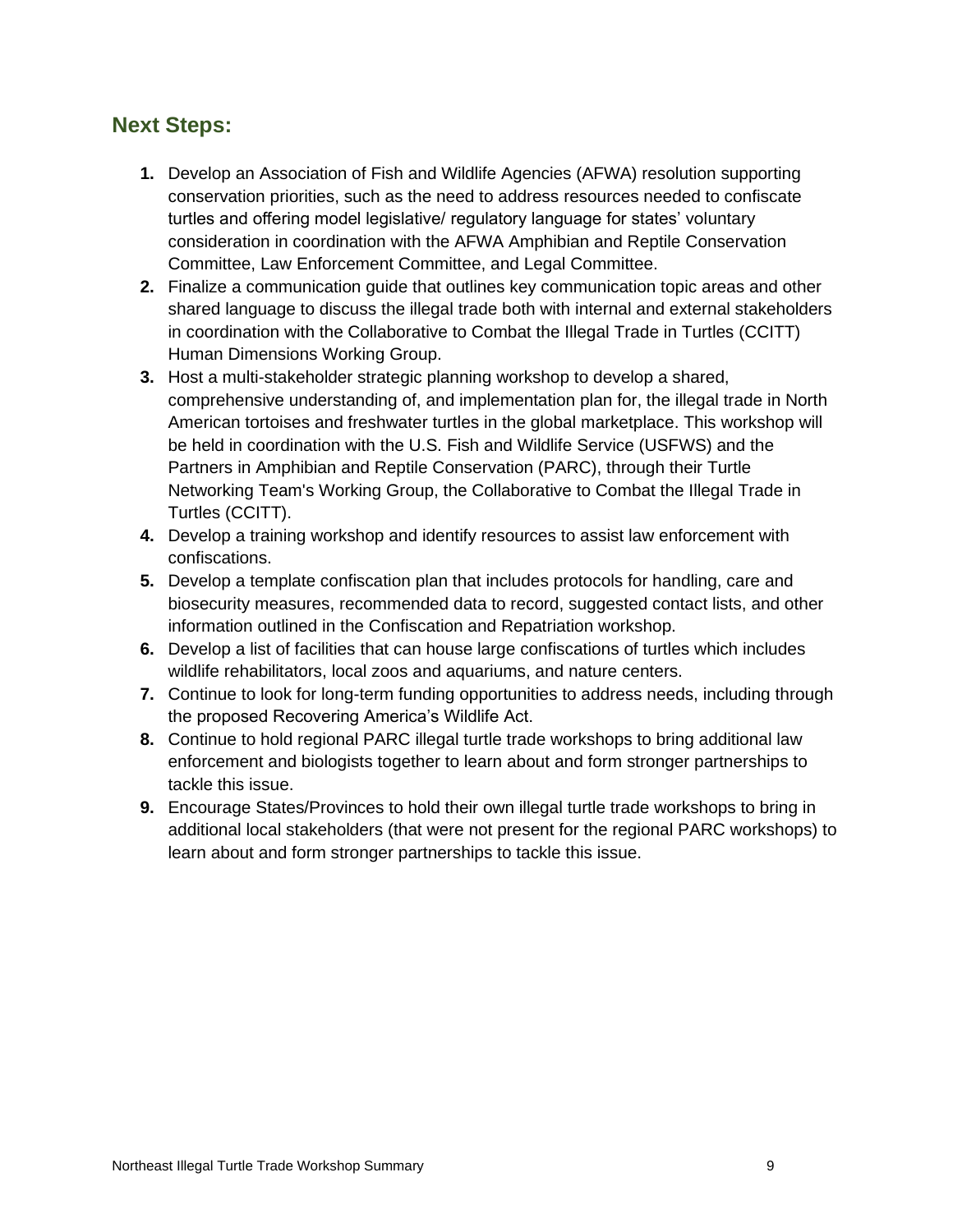# **Appendix I**

# **Northeast Illegal Turtle Trade Workshop: Enhancing Partnerships to Combat Poaching and Trafficking**

This two-day, no-cost, virtual workshop is open to Provincial, State, Tribal, and Federal law enforcement officers and biologists. This workshop will provide time and space for law enforcement officers and biologists to share information, network, develop new intra- and interagency partnerships, and develop strategies for addressing the illegal collection, trafficking, and confiscation of native terrestrial and freshwater turtles in the northeastern United States and southeastern Canada.

| <b>Symposia: Introduction and Overview</b> |                                                                                                                                                                                                                               |  |
|--------------------------------------------|-------------------------------------------------------------------------------------------------------------------------------------------------------------------------------------------------------------------------------|--|
| 9:00-9:05 ET                               | <b>Logistics</b><br>Noelle Rayman-Metcalf, U.S. Fish and Wildlife Service                                                                                                                                                     |  |
| 9:05-9:10 ET                               | <b>Introductions/Welcome</b><br>Ryan Noel, U.S. Fish and Wildlife Service                                                                                                                                                     |  |
| 9:10-9:25 ET                               | Summary of the Illegal Turtle Trade in the United States: What We<br>Know and What We Don't Know<br>Scott Buchanan, Rhode Island Department of Environmental<br>Management                                                    |  |
| 9:25-9:55 ET                               | Overview of the Turtle and Tortoise Trade in Canada<br>Richard Kott, National Intelligence Manager, Environment and Climate<br>Change Canada<br>Navdeep Dulay, Intelligence Analyst, Environment and Climate Change<br>Canada |  |
| 9:55-10:40 ET                              | How to Catch a Poacher (U.S.)<br>Mark Cagle, Poacher Strike Force                                                                                                                                                             |  |
| 10:40-10:50 ET                             | <b>Break</b>                                                                                                                                                                                                                  |  |

### **Thursday, February 17, 2022**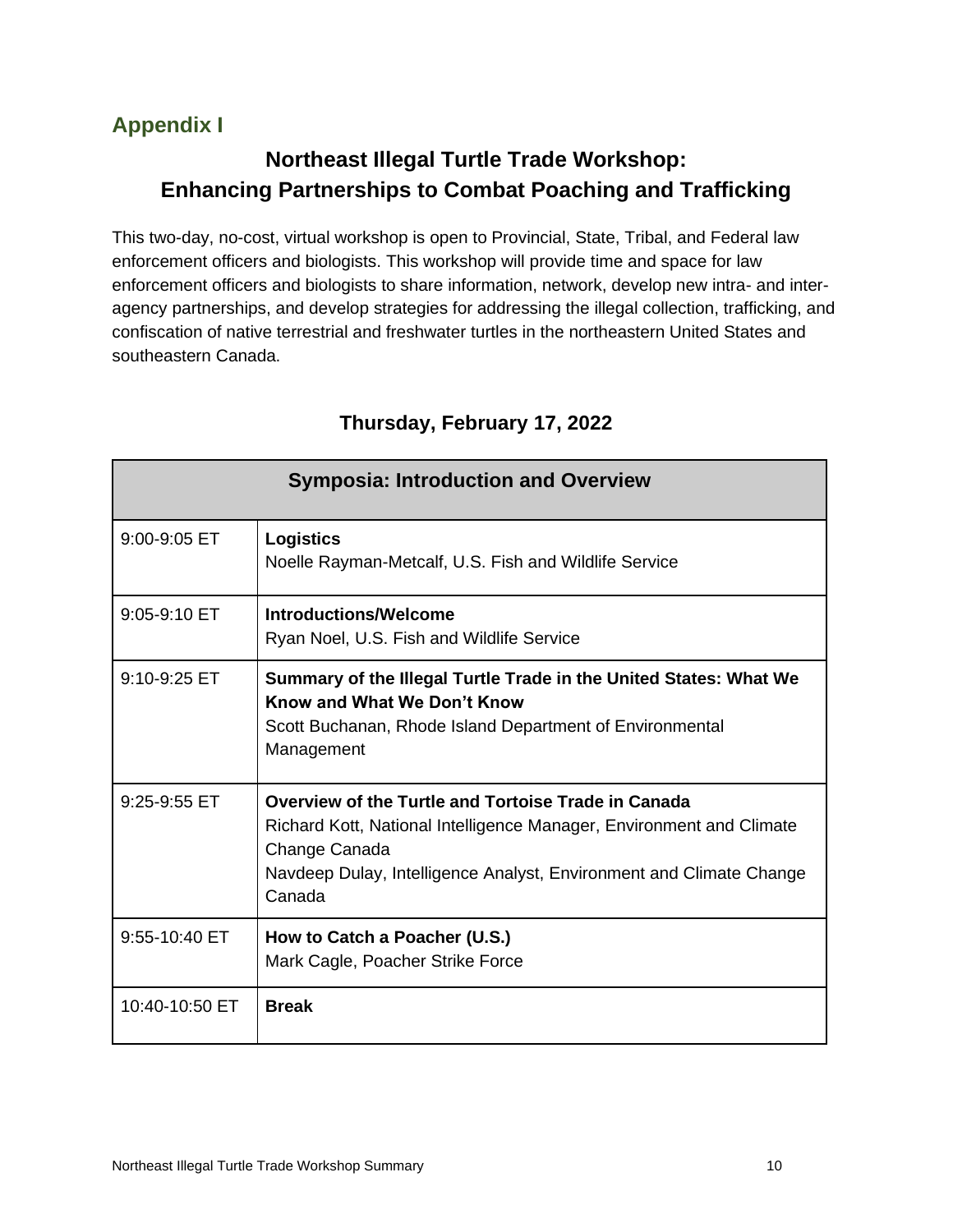| 10:50-11:15 ET | International Perspective on Illegal Turtle Trade<br>Ryan Bessey, U.S. Fish and Wildlife Service   |
|----------------|----------------------------------------------------------------------------------------------------|
| 11:15-11:40 ET | <b>Challenges with Confiscations at Ports/Mail Facilities</b><br>Joe Rousseau, Wildlife Inspector  |
| 11:40-12:00 ET | <b>Effectively Prosecuting Turtle Cases</b><br>Ryan Connors, U.S. Department of Justice            |
| 12:00-12:15 ET | <b>Q&amp;A Session</b>                                                                             |
| 12:15-12:20 ET | <b>Logistics for Individual Workshops</b><br>Noelle Rayman-Metcalf, U.S. Fish and Wildlife Service |

### **Workshop #1: Legal Considerations for Turtle Conservation**

**Lane Kisonak**, Chief Legal Officer, Association of Fish and Wildlife Agencies **Gordon Batcheller**, Legal Strategies Advisory Council, Association of Fish and Wildlife Agencies

**Duration:** 1:00-4:00 ET

**Description:** This session will be an overview of the current status of laws and regulations to conserve turtles; an assessment of legal gaps and vacancies; and a discussion on crafting model legislation to improve the conservation of turtles.

**Expected Outcome(s):** Develop a template/concept of a resolution to strengthen states laws for the conservation of turtles.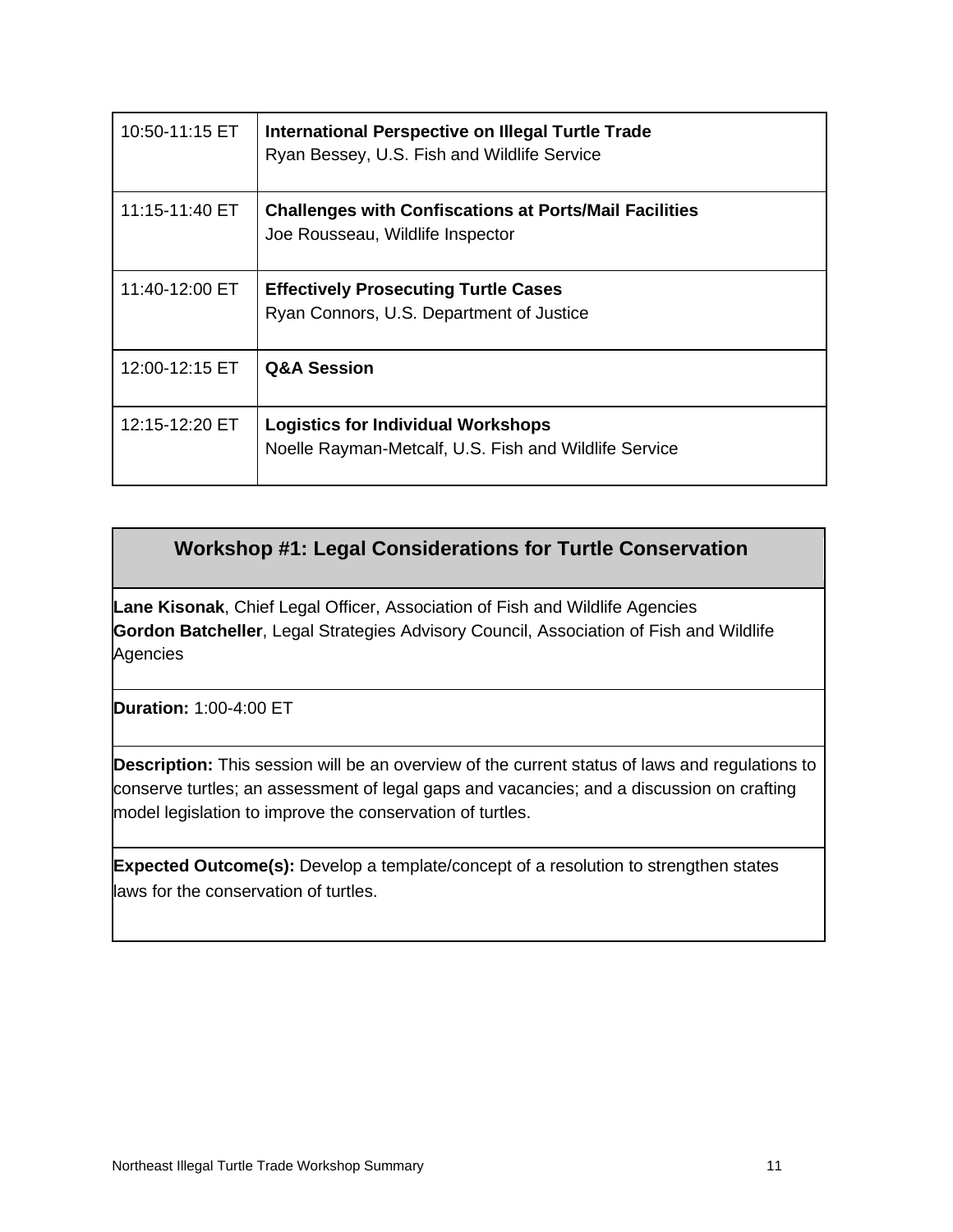### **Workshop #2: Strategies for Preventing and Communicating About Crimes Against Turtles**

**Bridget Macdonald**, Public Affairs Specialist, U.S. Fish and Wildlife Service, North Atlantic-Appalachian Region

**Meredith Gore**, Associate Professor, Department of Geographical Studies, University of Maryland

**Duration:** 8:30-11:30 ET

**Description:** During this session, participants will become familiar with tools and strategies from the field of conservation criminology they can use to identify and address guardianship and enforcement gaps that turtle poachers exploit, as well as best practices for communication and interdisciplinary collaboration.

**Expected Outcome(s):** Learn to apply tools from conservation criminology and communications that support situational crime prevention, outreach planning, and interdisciplinary collaboration. Leave with these and other resources that you use to address needs in your jurisdiction.

### **Workshop #3: Addressing State and Federal Confiscation Needs and Priorities**

**Dave Collins**, Director of North American Turtle Conservation, Turtle Survival Alliance and AZA American Turtle SAFE Program Leader

**Julie Slacum**, Supervisory Endangered Species Biologist, U.S. Fish and Wildlife Service, Chesapeake Bay Field Office

**Duration:** 12:30-3:30 ET

**Description:** The goal of this session is to identify and address state and federal needs and challenges associated with turtle confiscations. Outcomes include identification of key elements needed to develop a template state confiscation plan and addressing challenges and long-term funding needs by building a network of support.

**Expected Outcome(s):** Develop key elements/template to include in a state confiscation plan. Determine key elements to expanding a network of support to effectively address the challenges and needs associated with confiscations.